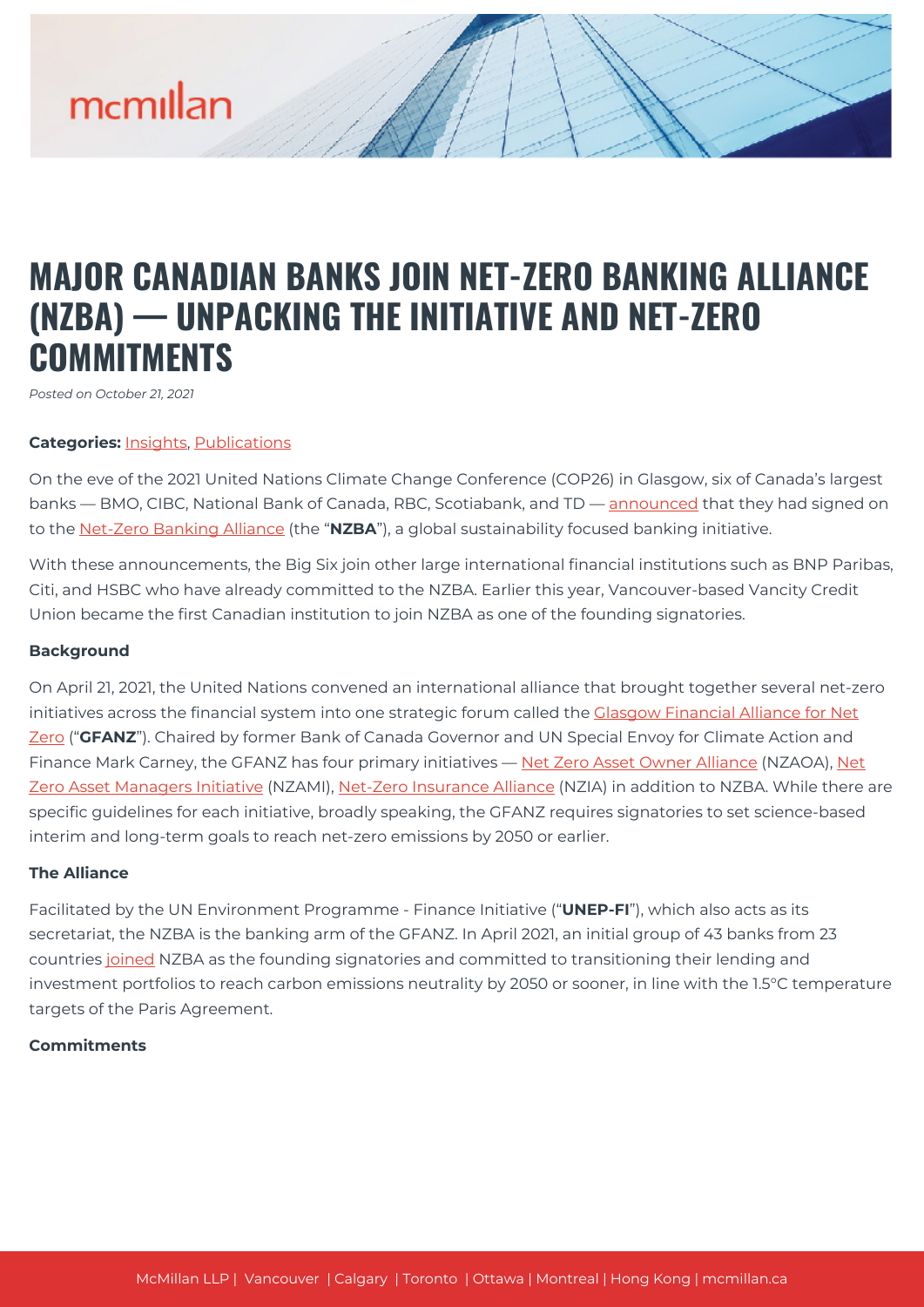# mcmillan

As a condition of joining the NZBA, the member banks have to sign the alliance's [Commitment Statement](https://www.unepfi.org/wordpress/wp-content/uploads/2021/04/UNEP-FI-NZBA-Commitment-Statement.pdf) and agree to the [UNEP-FI's Guidelines for Climate Target Setting for Banks](https://www.unepfi.org/wordpress/wp-content/uploads/2021/04/UNEP-FI-Guidelines-for-Climate-Change-Target-Setting.pdf). At a high level each of the institutions have committed to the following:

- **Long-Term and Intermediate Targets:** Within 18 months of joining, signatories are required to set and publicly disclose long-term and intermediate targets for their greenhouse gas ("**GHG**") emissions that support the goals of the Paris Agreement. The long-term targets must include a 2050 target and the intermediate targets must include a target for 2030 (or sooner). The intermediate targets are to be reviewed every 5 years.
- **Sectoral Targets:** For the 2030 targets, the signatories will set targets that cover a significant majority of their financed emissions within 18 months of signing, including at least one of the carbon-intensive sectors where they can have the most impact. After a further 18 months (within 36 months of signing), banks will set a further round of sector-level targets for all or a significant majority of specified carbonintensive sectors. Agriculture, aluminum, cement, coal, commercial and residential real estate, iron and steel, oil and gas, power generation, and transport have initially been identified as some of the carbonintensive sectors.
- **Scope of Emissions:** Banks' targets will include their clients' Scope 1, Scope 2 and Scope 3 emissions, where significant, and where data allows. Scope coverage is expected to increase between each review period.
- **Activities Covered:** Targets will cover lending and investment activities. Initially, only on-balance sheet investment and lending activities will be included and securities held for client facilitation and marketmaking purposes are excluded. Off-balance sheet activities, including facilitated capital markets activities (such as underwriting), are expected to be considered in the next version of the guidelines.
- **Scenarios:** The targets must be based on decarbonisation scenarios from credible and well-recognised sources that rely conservatively on negative emissions technologies and to the extent possible, minimise misalignment with other Sustainable Development Goals.
- **Disclosures:** Each bank has also committed to annually publish absolute emissions and emissions intensity in line with best practices and within a year of setting targets, disclose progress against a boardlevel reviewed transition strategy setting out proposed actions and climate-related sectoral policies.

#### **Business and Legal Considerations**

#### *Scenarios*

The achievement of the NZBA targets can vary depending on underlying approaches that are utilised to generate data. As a result, significant attention is paid to which models are used for reference. The UNEP-FI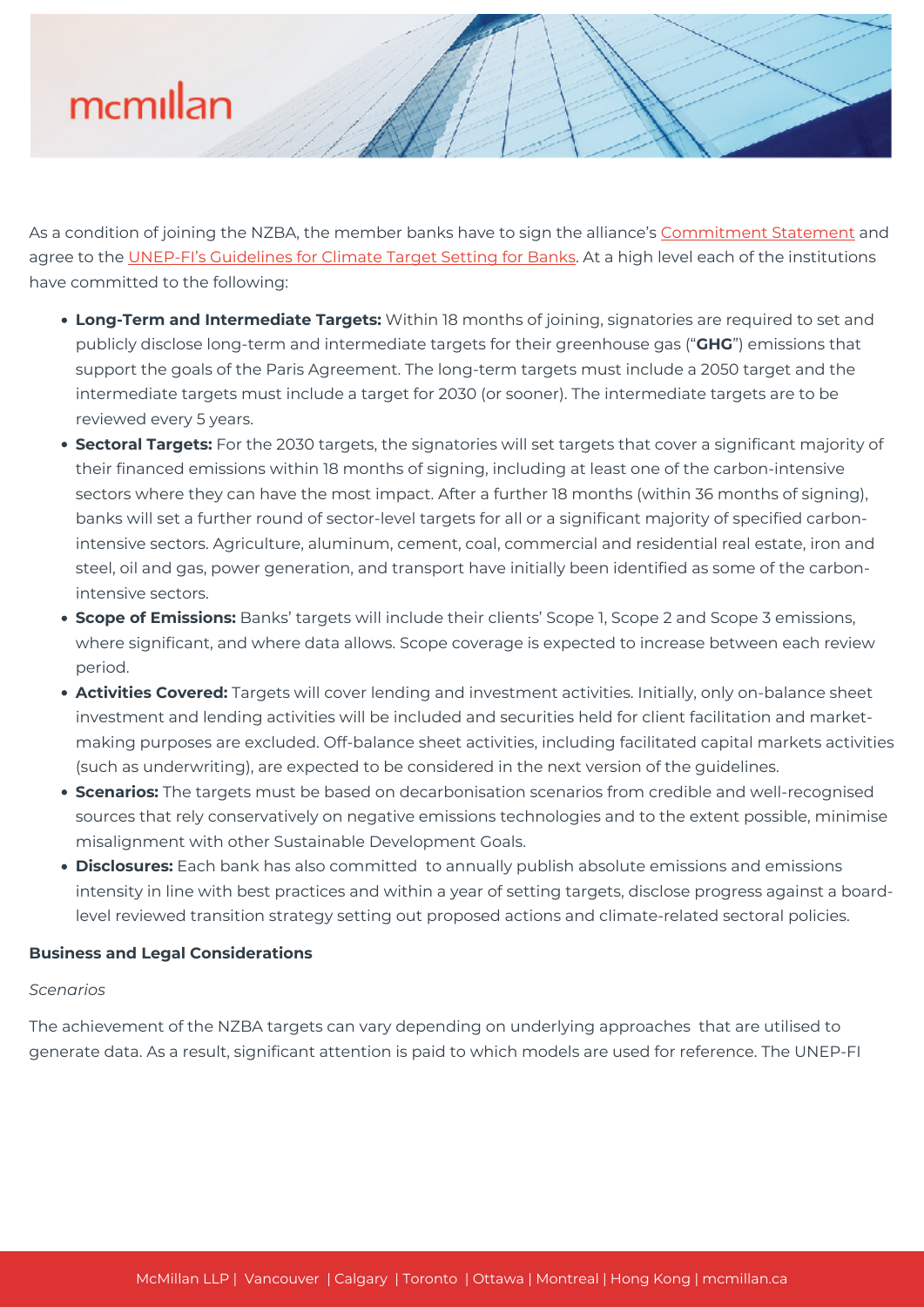# mcmillan

guidelines note two approaches — the first is based on research from the [Intergovernmental Panel on Climate](https://www.ipcc.ch/site/assets/uploads/2018/03/emissions_scenarios-1.pdf) [Change](https://www.ipcc.ch/site/assets/uploads/2018/03/emissions_scenarios-1.pdf) ("**IPCC**") and the second is derived from a recent pathways [report](https://iea.blob.core.windows.net/assets/beceb956-0dcf-4d73-89fe-1310e3046d68/NetZeroby2050-ARoadmapfortheGlobalEnergySector_CORR.pdf) published by the International Energy Agency ("**IEA**"). As some have [noted](https://www.ft.com/content/9105cc47-58fb-47dc-8233-6b622fb56ae2), although IPCC and IEA scenarios provide largely similar outcomes in terms of climate scenarios, an important issue for the banks is that IEA lays out a road map that assumes no new oil and gas projects are developed from this year, while the IPCC does not. Given the capital-intensive needs of the energy industry, the choice of models will have an impact on the business strategy.

### *Transition Finance*

The reallocation of credit from carbon-intensive sectors towards less intensive ones will create political headwinds and banks will need to skillfully navigate associated tensions. One likely consequence will be the increasing focus on transition finance instruments such as sustainability-linked loans and bonds. Deal makers will need to demonstrate dexterity and recognise unique circumstances of each industry, particularly in economies with significant natural resource sectors such as Canada, while ensuring that transition finance can drive tangible climate progress.

### *Legal and Governance*

Although based on a comply or explain model, the NZBA commitments require that targets be approved at the highest executive level at each signatory. Executives and directors will need to strike a balance between overly prescriptive policies on the one hand that may affect their decision-making flexibility and insufficiently ambitious goals on the other that may not meet the NZBA standards. While these voluntary commitments are not necessarily binding on the banks, the board of directors and officers will have to fine-tune their governance frameworks and corporate strategy so that they are living up to their public pronouncements and reduce the possibility of secondary market liability for misrepresentations.

#### *Offsets*

The Commitment Statement also asks the NZBA banks to commit to taking a robust approach to offsets. After frequent reports of questionable usage of offsets by entities to reach their targets, the alliance has given a cautious nod. Signatories are allowed to use offsets to help fulfill their net-zero goals, though these "should be restricted to carbon removals to balance residual emissions where there are limited technologically or financially viable alternatives to eliminate emissions. Offsets should always be additional and certified." Banks are also asked to "conduct appropriate due diligence on client offset claims in line with other internal processes."

#### **Road Ahead**

All told, there is considerable pressure on financial institutions to display prompt action on their climate